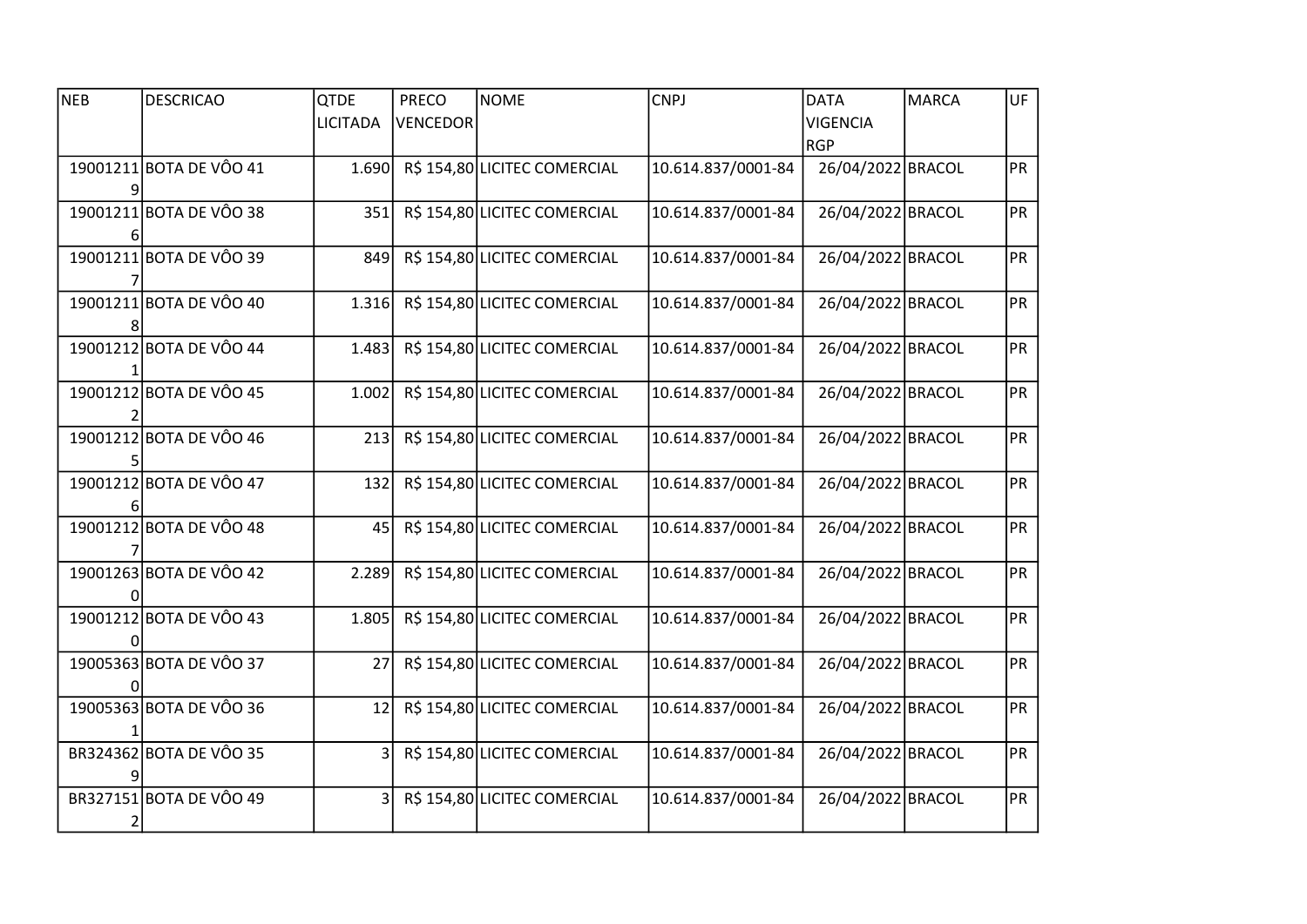| BR327151 BOTA DE VÔO 50    | $\overline{3}$  | R\$ 154,80 LICITEC COMERCIAL                          | 10.614.837/0001-84 | 26/04/2022 BRACOL  | <b>PR</b> |
|----------------------------|-----------------|-------------------------------------------------------|--------------------|--------------------|-----------|
| 19000804 COTURNO MARROM 48 | 50              | R\$ 144,00 RAVD COMERCIO E                            | 27.136.199/0001-36 | 26/04/2022 MARIANO | <b>PR</b> |
| 19000804 COTURNO MARROM 47 | 118             | <b>MULTI UTILIDADES</b><br>R\$ 144,00 RAVD COMERCIO E | 27.136.199/0001-36 | 26/04/2022 MARIANO | <b>PR</b> |
|                            |                 | <b>MULTI UTILIDADES</b>                               |                    |                    |           |
| 19000804 COTURNO MARROM 46 | 523             | R\$ 144,00 RAVD COMERCIO E                            | 27.136.199/0001-36 | 26/04/2022 MARIANO | PR        |
|                            |                 | <b>MULTI UTILIDADES</b>                               |                    |                    |           |
| 19000805 COTURNO MARROM 42 | 4.772           | R\$ 144,00 RAVD COMERCIO E                            | 27.136.199/0001-36 | 26/04/2022 MARIANO | <b>PR</b> |
|                            |                 | <b>MULTI UTILIDADES</b>                               |                    |                    |           |
| 19000805 COTURNO MARROM 41 | 3.513           | R\$ 144,00 RAVD COMERCIO E                            | 27.136.199/0001-36 | 26/04/2022 MARIANO | <b>PR</b> |
|                            |                 | <b>MULTI UTILIDADES</b>                               |                    |                    |           |
| 19000805 COTURNO MARROM 40 | 2.751           | R\$ 144,00 RAVD COMERCIO E                            | 27.136.199/0001-36 | 26/04/2022 MARIANO | PR        |
|                            |                 | <b>MULTI UTILIDADES</b>                               |                    |                    |           |
| 19000805 COTURNO MARROM 39 | 775             | R\$ 144,00 RAVD COMERCIO E                            | 27.136.199/0001-36 | 26/04/2022 MARIANO | <b>PR</b> |
|                            |                 | <b>MULTI UTILIDADES</b>                               |                    |                    |           |
| 19000805 COTURNO MARROM 36 | 39              | R\$ 144,00 RAVD COMERCIO E                            | 27.136.199/0001-36 | 26/04/2022 MARIANO | <b>PR</b> |
|                            |                 | <b>MULTI UTILIDADES</b>                               |                    |                    |           |
| 19000804 COTURNO MARROM 45 | 1.643           | R\$ 144,00 RAVD COMERCIO E                            | 27.136.199/0001-36 | 26/04/2022 MARIANO | <b>PR</b> |
|                            |                 | <b>MULTI UTILIDADES</b>                               |                    |                    |           |
| 19000805 COTURNO MARROM 44 | 3.497           | R\$ 144,00 RAVD COMERCIO E                            | 27.136.199/0001-36 | 26/04/2022 MARIANO | PR        |
|                            |                 | <b>MULTI UTILIDADES</b>                               |                    |                    |           |
| 19000805 COTURNO MARROM 38 | 163             | R\$ 144,00 RAVD COMERCIO E                            | 27.136.199/0001-36 | 26/04/2022 MARIANO | <b>PR</b> |
|                            |                 | <b>MULTI UTILIDADES</b>                               |                    |                    |           |
| 19000805 COTURNO MARROM 35 | 30 <sup>1</sup> | R\$ 144,00 RAVD COMERCIO E                            | 27.136.199/0001-36 | 26/04/2022 MARIANO | <b>PR</b> |
|                            |                 | <b>MULTI UTILIDADES</b>                               |                    |                    |           |
| 19000805 COTURNO MARROM 37 | 51              | R\$ 144,00 RAVD COMERCIO E                            | 27.136.199/0001-36 | 26/04/2022 MARIANO | <b>PR</b> |
|                            |                 | <b>MULTI UTILIDADES</b>                               |                    |                    |           |
| 19000805 COTURNO MARROM 43 | 3.948           | R\$ 144,00 RAVD COMERCIO E                            | 27.136.199/0001-36 | 26/04/2022 MARIANO | <b>PR</b> |
|                            |                 | <b>MULTI UTILIDADES</b>                               |                    |                    |           |
| 19007391 COTURNO MARROM 50 | 3 <sup>1</sup>  | R\$ 144,00 RAVD COMERCIO E                            | 27.136.199/0001-36 | 26/04/2022 MARIANO | <b>PR</b> |
|                            |                 | <b>MULTI UTILIDADES</b>                               |                    |                    |           |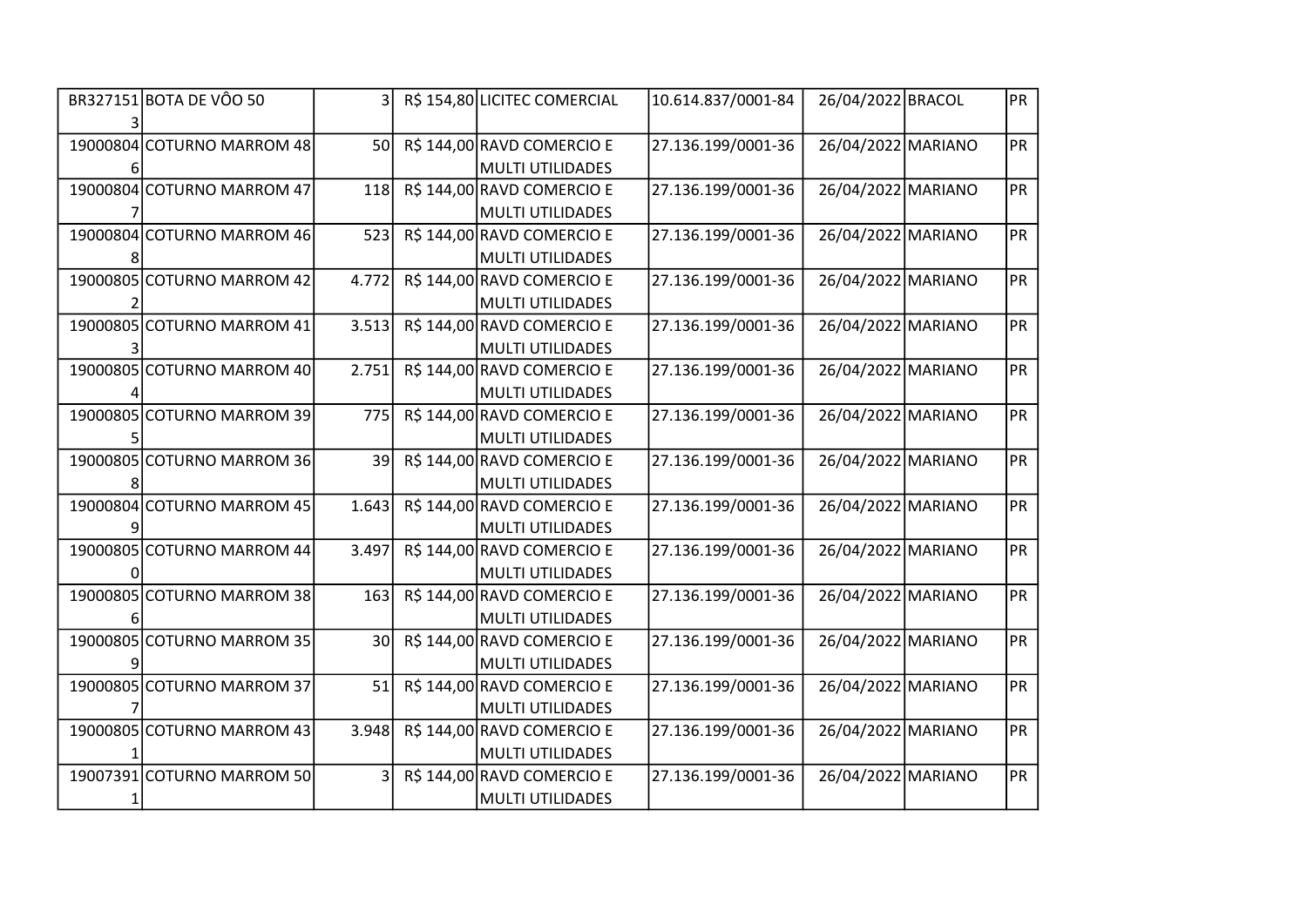| 19007391 COTURNO MARROM 49   | $\overline{3}$ | R\$ 144,00 RAVD COMERCIO E | 27.136.199/0001-36 | 26/04/2022 MARIANO | <b>PR</b> |
|------------------------------|----------------|----------------------------|--------------------|--------------------|-----------|
|                              |                | <b>MULTI UTILIDADES</b>    |                    |                    |           |
| 19001707 COTURNO DE SELVA 39 | 78             | R\$ 158,00 RAVD COMERCIO E | 27.136.199/0001-36 | 26/04/2022 MARIANO | <b>PR</b> |
|                              |                | <b>MULTI UTILIDADES</b>    |                    |                    |           |
| 19001708 COTURNO DE SELVA 42 | 105            | R\$ 158,00 RAVD COMERCIO E | 27.136.199/0001-36 | 26/04/2022 MARIANO | <b>PR</b> |
|                              |                | <b>MULTI UTILIDADES</b>    |                    |                    |           |
| 19001701 COTURNO DE SELVA 36 | 6              | R\$ 158,00 RAVD COMERCIO E | 27.136.199/0001-36 | 26/04/2022 MARIANO | PR        |
|                              |                | <b>MULTI UTILIDADES</b>    |                    |                    |           |
| 19001701 COTURNO DE SELVA 46 |                | R\$ 158,00 RAVD COMERCIO E | 27.136.199/0001-36 | 26/04/2022 MARIANO | <b>PR</b> |
|                              |                | <b>MULTI UTILIDADES</b>    |                    |                    |           |
| 19001707 COTURNO DE SELVA 38 | 39             | R\$ 158,00 RAVD COMERCIO E | 27.136.199/0001-36 | 26/04/2022 MARIANO | <b>PR</b> |
|                              |                | <b>MULTI UTILIDADES</b>    |                    |                    |           |
| 19001708 COTURNO DE SELVA 40 | 102            | R\$ 158,00 RAVD COMERCIO E | 27.136.199/0001-36 | 26/04/2022 MARIANO | <b>PR</b> |
|                              |                | <b>MULTI UTILIDADES</b>    |                    |                    |           |
| 19001708 COTURNO DE SELVA 41 | 87             | R\$ 158,00 RAVD COMERCIO E | 27.136.199/0001-36 | 26/04/2022 MARIANO | <b>PR</b> |
|                              |                | <b>MULTI UTILIDADES</b>    |                    |                    |           |
| 19001670 COTURNO DE SELVA 43 | 90             | R\$ 158,00 RAVD COMERCIO E | 27.136.199/0001-36 | 26/04/2022 MARIANO | <b>PR</b> |
|                              |                | <b>MULTI UTILIDADES</b>    |                    |                    |           |
| 19001708 COTURNO DE SELVA 44 | 64             | R\$ 158,00 RAVD COMERCIO E | 27.136.199/0001-36 | 26/04/2022 MARIANO | <b>PR</b> |
|                              |                | <b>MULTI UTILIDADES</b>    |                    |                    |           |
| 19001633 COTURNO DE SELVA 45 | 39             | R\$ 158,00 RAVD COMERCIO E | 27.136.199/0001-36 | 26/04/2022 MARIANO | PR        |
|                              |                | <b>MULTI UTILIDADES</b>    |                    |                    |           |
| 19001707 COTURNO DE SELVA 37 | 12             | R\$ 158,00 RAVD COMERCIO E | 27.136.199/0001-36 | 26/04/2022 MARIANO | <b>PR</b> |
|                              |                | <b>MULTI UTILIDADES</b>    |                    |                    |           |
| 19001783 COTURNO DE SELVA 35 |                | R\$ 158,00 RAVD COMERCIO E | 27.136.199/0001-36 | 26/04/2022 MARIANO | <b>PR</b> |
|                              |                | <b>MULTI UTILIDADES</b>    |                    |                    |           |
| 19001784 COTURNO DE SELVA 47 | 3              | R\$ 158,00 RAVD COMERCIO E | 27.136.199/0001-36 | 26/04/2022 MARIANO | <b>PR</b> |
|                              |                | <b>MULTI UTILIDADES</b>    |                    |                    |           |
| 19001784 COTURNO DE SELVA 48 |                | R\$ 158,00 RAVD COMERCIO E | 27.136.199/0001-36 | 26/04/2022 MARIANO | <b>PR</b> |
|                              |                | <b>MULTI UTILIDADES</b>    |                    |                    |           |
| 19007391 COTURNO DE SELVA 50 |                | R\$ 158,00 RAVD COMERCIO E | 27.136.199/0001-36 | 26/04/2022 MARIANO | <b>PR</b> |
|                              |                | <b>MULTI UTILIDADES</b>    |                    |                    |           |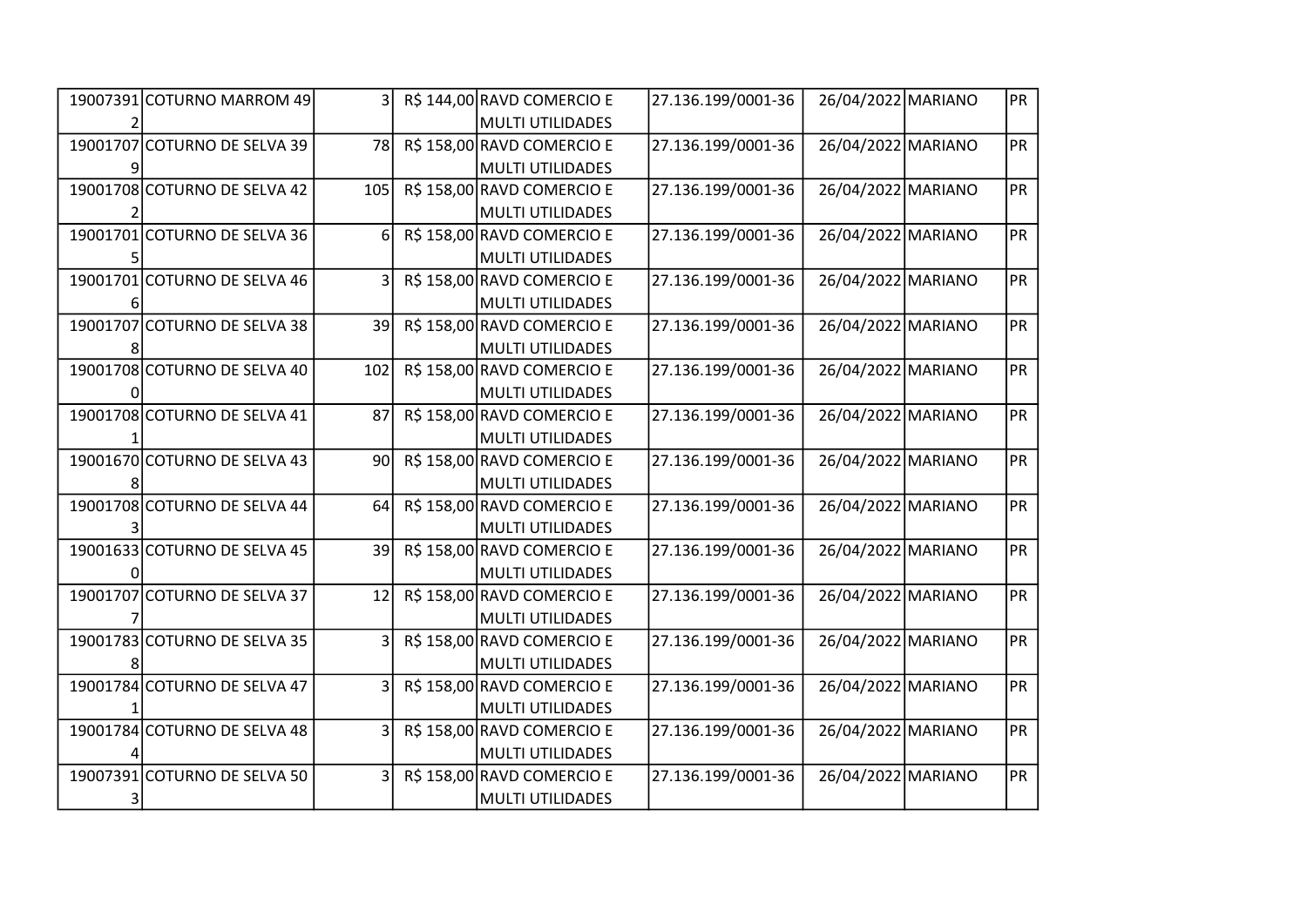| 19007391 COTURNO DE SELVA 49 | 3 <sup>1</sup>  | R\$ 158,00 RAVD COMERCIO E                    | 27.136.199/0001-36 | 26/04/2022 MARIANO | PR        |
|------------------------------|-----------------|-----------------------------------------------|--------------------|--------------------|-----------|
|                              |                 | MULTI UTILIDADES                              |                    |                    |           |
| 19001457 MOCASSIM FEM        | $\overline{9}$  | R\$ 134,00 MARTONI INDUSTRIA E 42919571000174 |                    | 26/04/2022 Martoni | PR        |
| 7 BRANCO S/BAIXO 34          |                 | <b>COMERCIO DE</b>                            |                    |                    |           |
| 19001457 MOCASSIM FEM        | $\overline{9}$  | R\$ 134,00 MARTONI INDUSTRIA E 42919571000174 |                    | 26/04/2022 Martoni | PR        |
| 8 BRANCO S/BAIXO 35          |                 | <b>COMERCIO DE</b>                            |                    |                    |           |
| 19001457 MOCASSIM FEM        | 39              | R\$ 134,00 MARTONI INDUSTRIA E 42919571000174 |                    | 26/04/2022 Martoni | PR        |
| 9 BRANCO S/BAIXO 36          |                 | COMERCIO DE                                   |                    |                    |           |
| 19001458 MOCASSIM FEM        | 45              | R\$ 134,00 MARTONI INDUSTRIA E 42919571000174 |                    | 26/04/2022 Martoni | PR        |
| 0 BRANCO S/BAIXO 37          |                 | <b>COMERCIO DE</b>                            |                    |                    |           |
| 19001458 MOCASSIM FEM        | 6 <sup>1</sup>  | R\$ 134,00 MARTONI INDUSTRIA E 42919571000174 |                    | 26/04/2022 Martoni | <b>PR</b> |
| 4 BRANCO S/BAIXO 41          |                 | <b>COMERCIO DE</b>                            |                    |                    |           |
| 19001458 MOCASSIM FEM        | 6               | R\$ 134,00 MARTONI INDUSTRIA E 42919571000174 |                    | 26/04/2022 Martoni | <b>PR</b> |
| 5 BRANCO S/BAIXO 42          |                 | COMERCIO DE                                   |                    |                    |           |
| 19001458 MOCASSIM FEM        | 6               | R\$ 134,00 MARTONI INDUSTRIA E 42919571000174 |                    | 26/04/2022 Martoni | PR        |
| 6 BRANCO S/MEDIO 33          |                 | <b>COMERCIO DE</b>                            |                    |                    |           |
| 19001458 MOCASSIM FEM        | 68              | R\$ 134,00 MARTONI INDUSTRIA E 42919571000174 |                    | 26/04/2022 Martoni | <b>PR</b> |
| 7 BRANCO S/MEDIO 34          |                 | <b>COMERCIO DE</b>                            |                    |                    |           |
| 19001458 MOCASSIM FEM        | 214             | R\$ 134,00 MARTONI INDUSTRIA E 42919571000174 |                    | 26/04/2022 Martoni | <b>PR</b> |
| 8 BRANCO S/MEDIO 35          |                 | COMERCIO DE                                   |                    |                    |           |
| 19001459 MOCASSIM FEM        | 467             | R\$ 134,00 MARTONI INDUSTRIA E 42919571000174 |                    | 26/04/2022 Martoni | <b>PR</b> |
| 0 BRANCO S/MEDIO 37          |                 | <b>COMERCIO DE</b>                            |                    |                    |           |
| 19001459 MOCASSIM FEM        | 380             | R\$ 134,00 MARTONI INDUSTRIA E 42919571000174 |                    | 26/04/2022 Martoni | <b>PR</b> |
| 1 BRANCO S/MEDIO 38          |                 | <b>COMERCIO DE</b>                            |                    |                    |           |
| 19001459 MOCASSIM FEM        | 232             | R\$ 134,00 MARTONI INDUSTRIA E 42919571000174 |                    | 26/04/2022 Martoni | <b>PR</b> |
| 2 BRANCO S/MEDIO 39          |                 | <b>COMERCIO DE</b>                            |                    |                    |           |
| 19001459 MOCASSIM FEM        | 90 <sub>l</sub> | R\$ 134,00 MARTONI INDUSTRIA E 42919571000174 |                    | 26/04/2022 Martoni | PR        |
| 3 BRANCO S/MEDIO 40          |                 | <b>COMERCIO DE</b>                            |                    |                    |           |
| 19001458 MOCASSIM FEM        | 424             | R\$ 134,00 MARTONI INDUSTRIA E 42919571000174 |                    | 26/04/2022 Martoni | <b>PR</b> |
| 9 BRANCO S/MEDIO 36          |                 | <b>COMERCIO DE</b>                            |                    |                    |           |
| 19001457 MOCASSIM FEM        | 3               | R\$ 134,00 MARTONI INDUSTRIA E 42919571000174 |                    | 26/04/2022 Martoni | PR        |
| 6 BRANCO S/BAIXO 33          |                 | <b>COMERCIO DE</b>                            |                    |                    |           |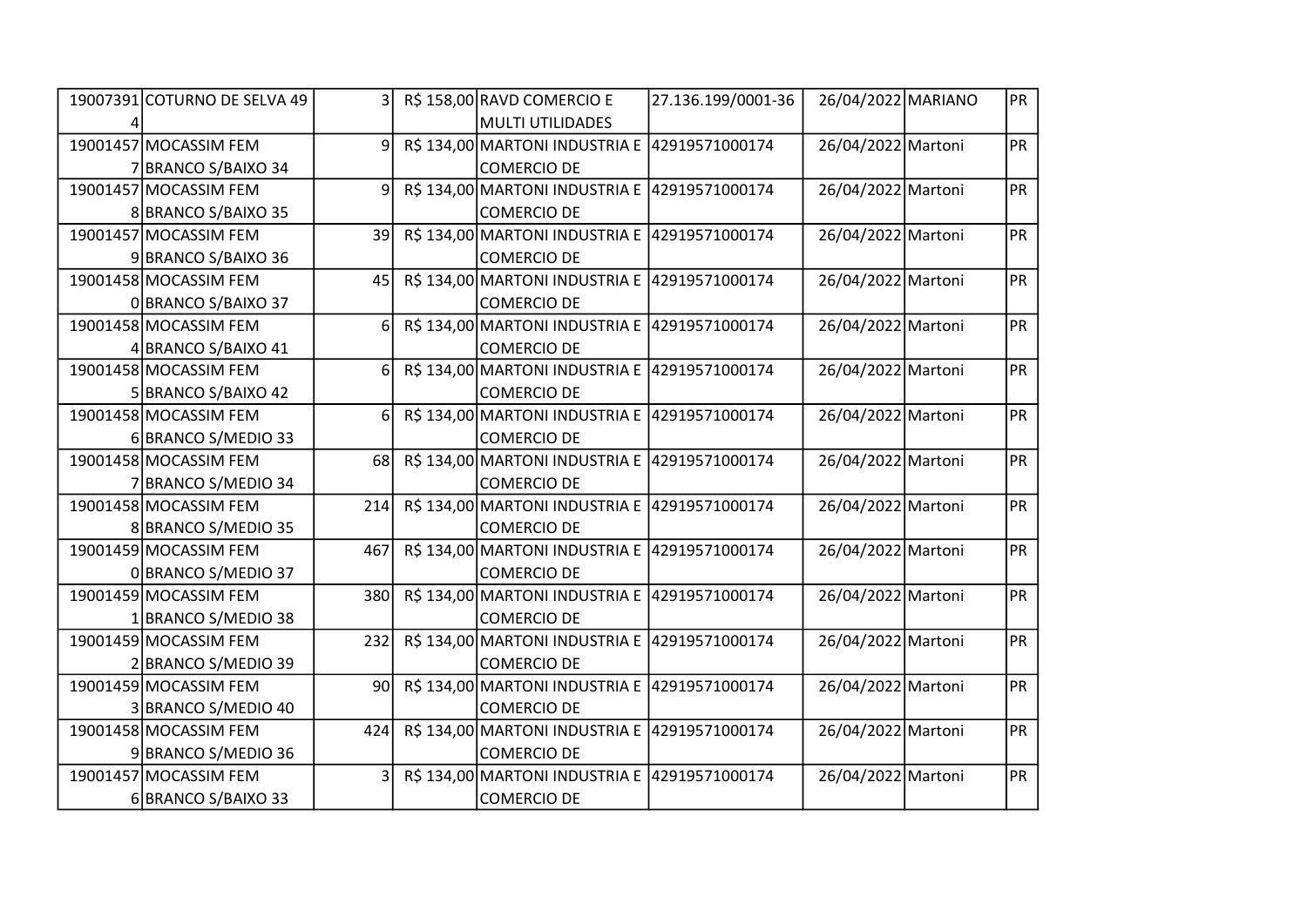| 19001458 MOCASSIM FEM       | 12              | R\$ 134,00 MARTONI INDUSTRIA E 42919571000174 |                | 26/04/2022 Martoni | PR        |
|-----------------------------|-----------------|-----------------------------------------------|----------------|--------------------|-----------|
| 2 BRANCO S/BAIXO 39         |                 | COMERCIO DE                                   |                |                    |           |
| 19001458 MOCASSIM FEM       | 6 <sup>1</sup>  | R\$ 134,00 MARTONI INDUSTRIA E 42919571000174 |                | 26/04/2022 Martoni | <b>PR</b> |
| 3 BRANCO S/BAIXO 40         |                 | <b>COMERCIO DE</b>                            |                |                    |           |
| 19001459 MOCASSIM FEM       | 15 <sup>1</sup> | R\$ 134,00 MARTONI INDUSTRIA E 42919571000174 |                | 26/04/2022 Martoni | <b>PR</b> |
| 4 BRANCO S/MEDIO 41         |                 | <b>COMERCIO DE</b>                            |                |                    |           |
| 19001459 MOCASSIM FEM       | 9               | R\$ 134,00 MARTONI INDUSTRIA E 42919571000174 |                | 26/04/2022 Martoni | PR        |
| 5 BRANCO S/MEDIO 42         |                 | COMERCIO DE                                   |                |                    |           |
| 19005144 MOCASSIM FEM       | 3               | R\$ 134,00 MARTONI INDUSTRIA E                | 42919571000174 | 26/04/2022 Martoni | <b>PR</b> |
| 5 BRANCO S/BAIXO 43         |                 | <b>COMERCIO DE</b>                            |                |                    |           |
| 19005144 MOCASSIM FEM       | $\overline{3}$  | R\$ 134,00 MARTONI INDUSTRIA E                | 42919571000174 | 26/04/2022 Martoni | PR        |
| 6 BRANCO S/BAIXO 44         |                 | <b>COMERCIO DE</b>                            |                |                    |           |
| 19005144 MOCASSIM FEM       | 3               | R\$ 134,00 MARTONI INDUSTRIA E 42919571000174 |                | 26/04/2022 Martoni | PR        |
| 7 BRANCO S/MEDIO 43         |                 | <b>COMERCIO DE</b>                            |                |                    |           |
| 19005144 MOCASSIM FEM       | 3               | R\$ 134,00 MARTONI INDUSTRIA E 42919571000174 |                | 26/04/2022 Martoni | PR        |
| 8 BRANCO S/MEDIO 44         |                 | <b>COMERCIO DE</b>                            |                |                    |           |
| 19001459 MOCASSIM FEM PRETO | 177             | R\$ 145,00 MARTONI INDUSTRIA E                | 42919571000174 | 26/04/2022 Martoni | PR        |
| $7$ S/BAIXO 34              |                 | <b>COMERCIO DE</b>                            |                |                    |           |
| 19001459 MOCASSIM FEM PRETO | 450             | R\$ 145,00 MARTONI INDUSTRIA E 42919571000174 |                | 26/04/2022 Martoni | PR        |
| 8S/BAIXO 35                 |                 | <b>COMERCIO DE</b>                            |                |                    |           |
| 19001459 MOCASSIM FEM PRETO | 474             | R\$ 145,00 MARTONI INDUSTRIA E 42919571000174 |                | 26/04/2022 Martoni | PR        |
| $9$ S/BAIXO 36              |                 | <b>COMERCIO DE</b>                            |                |                    |           |
| 19001460 MOCASSIM FEM PRETO | 771             | R\$ 145,00 MARTONI INDUSTRIA E                | 42919571000174 | 26/04/2022 Martoni | <b>PR</b> |
| 0S/BAIXO 37                 |                 | <b>COMERCIO DE</b>                            |                |                    |           |
| 19001461 MOCASSIM FEM PRETO | 1.733           | R\$ 145,00 MARTONI INDUSTRIA E 42919571000174 |                | 26/04/2022 Martoni | <b>PR</b> |
| $1$ S/MEDIO 38              |                 | <b>COMERCIO DE</b>                            |                |                    |           |
| 19001459 MOCASSIM FEM PRETO | 33              | R\$ 145,00 MARTONI INDUSTRIA E                | 42919571000174 | 26/04/2022 Martoni | PR        |
| $6$ S/BAIXO 33              |                 | <b>COMERCIO DE</b>                            |                |                    |           |
| 19001460 MOCASSIM FEM PRETO | 575             | R\$ 145,00 MARTONI INDUSTRIA E                | 42919571000174 | 26/04/2022 Martoni | PR        |
| $1$ S/BAIXO 38              |                 | <b>COMERCIO DE</b>                            |                |                    |           |
| 19001460 MOCASSIM FEM PRETO | 33              | R\$ 145,00 MARTONI INDUSTRIA E 42919571000174 |                | 26/04/2022 Martoni | PR        |
| $4$ S/BAIXO 41              |                 | <b>COMERCIO DE</b>                            |                |                    |           |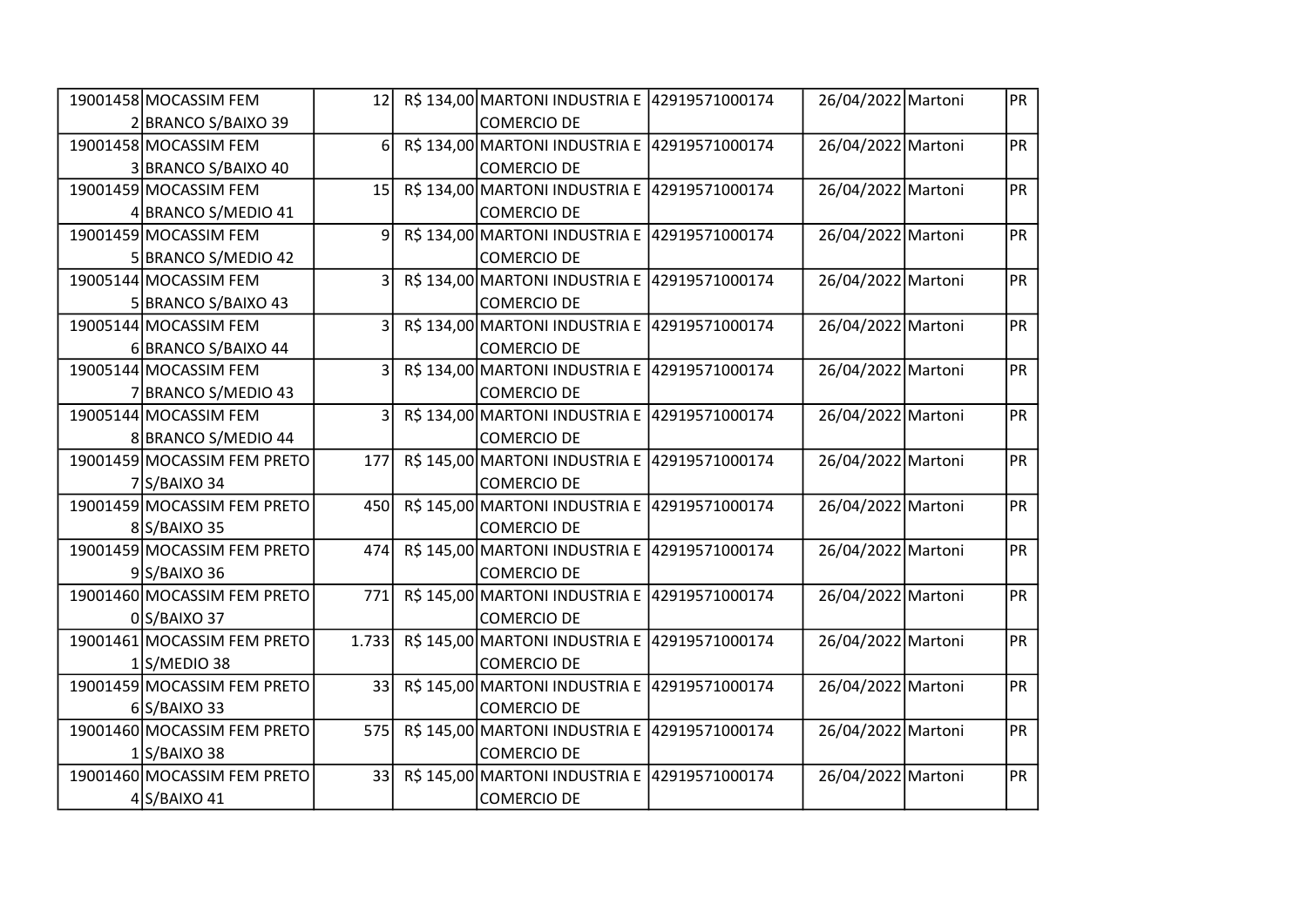| 19001460 MOCASSIM FEM PRETO | 31                      | R\$ 145,00 MARTONI INDUSTRIA E 42919571000174 |                | 26/04/2022 Martoni | PR        |
|-----------------------------|-------------------------|-----------------------------------------------|----------------|--------------------|-----------|
| 5 S/BAIXO 42                |                         | COMERCIO DE                                   |                |                    |           |
| 19001461 MOCASSIM FEM PRETO | 1.003                   | R\$ 145,00 MARTONI INDUSTRIA E 42919571000174 |                | 26/04/2022 Martoni | <b>PR</b> |
| $2$ S/MEDIO 39              |                         | <b>COMERCIO DE</b>                            |                |                    |           |
| 19001461 MOCASSIM FEM PRETO | 420                     | R\$ 145,00 MARTONI INDUSTRIA E 42919571000174 |                | 26/04/2022 Martoni | <b>PR</b> |
| 3S/MEDIO 40                 |                         | <b>COMERCIO DE</b>                            |                |                    |           |
| 19001460 MOCASSIM FEM PRETO | 303                     | R\$ 145,00 MARTONI INDUSTRIA E 42919571000174 |                | 26/04/2022 Martoni | <b>PR</b> |
| $2$ S/BAIXO 39              |                         | <b>COMERCIO DE</b>                            |                |                    |           |
| 19001460 MOCASSIM FEM PRETO | 198                     | R\$ 145,00 MARTONI INDUSTRIA E                | 42919571000174 | 26/04/2022 Martoni | <b>PR</b> |
| 3 S/BAIXO 40                |                         | <b>COMERCIO DE</b>                            |                |                    |           |
| 19001460 MOCASSIM FEM PRETO | 31                      | R\$ 145,00 MARTONI INDUSTRIA E                | 42919571000174 | 26/04/2022 Martoni | PR        |
| $6$ S/MEDIO 33              |                         | <b>COMERCIO DE</b>                            |                |                    |           |
| 19001460 MOCASSIM FEM PRETO | 230                     | R\$ 145,00 MARTONI INDUSTRIA E 42919571000174 |                | 26/04/2022 Martoni | PR        |
| $7$ S/MEDIO 34              |                         | <b>COMERCIO DE</b>                            |                |                    |           |
| 19001460 MOCASSIM FEM PRETO | 699                     | R\$ 145,00 MARTONI INDUSTRIA E 42919571000174 |                | 26/04/2022 Martoni | PR        |
| 8S/MEDIO 35                 |                         | <b>COMERCIO DE</b>                            |                |                    |           |
| 19001460 MOCASSIM FEM PRETO | 1.402                   | R\$ 145,00 MARTONI INDUSTRIA E                | 42919571000174 | 26/04/2022 Martoni | PR        |
| $9$ S/MEDIO 36              |                         | <b>COMERCIO DE</b>                            |                |                    |           |
| 19001461 MOCASSIM FEM PRETO | 1.656                   | R\$ 145,00 MARTONI INDUSTRIA E 42919571000174 |                | 26/04/2022 Martoni | PR        |
| 0S/MEDIO 37                 |                         | <b>COMERCIO DE</b>                            |                |                    |           |
| 19001461 MOCASSIM FEM PRETO | 206                     | R\$ 145,00 MARTONI INDUSTRIA E 42919571000174 |                | 26/04/2022 Martoni | PR        |
| $4$ S/MEDIO 41              |                         | <b>COMERCIO DE</b>                            |                |                    |           |
| 19001815 MOCASSIM FEM PRETO | 132                     | R\$ 145,00 MARTONI INDUSTRIA E 42919571000174 |                | 26/04/2022 Martoni | PR        |
| $1$ S/MEDIO 42              |                         | <b>COMERCIO DE</b>                            |                |                    |           |
| 19005145 MOCASSIM FEM PRETO | $\overline{\mathbf{3}}$ | R\$ 145,00 MARTONI INDUSTRIA E 42919571000174 |                | 26/04/2022 Martoni | <b>PR</b> |
| 0S/BAIXO 44                 |                         | <b>COMERCIO DE</b>                            |                |                    |           |
| 19005144 MOCASSIM FEM PRETO | $\overline{3}$          | R\$ 145,00 MARTONI INDUSTRIA E                | 42919571000174 | 26/04/2022 Martoni | PR        |
| $9$ S/BAIXO 43              |                         | <b>COMERCIO DE</b>                            |                |                    |           |
| 19005145 MOCASSIM FEM PRETO | 31                      | R\$ 145,00 MARTONI INDUSTRIA E                | 42919571000174 | 26/04/2022 Martoni | PR        |
| $1$ S/MEDIO 43              |                         | <b>COMERCIO DE</b>                            |                |                    |           |
| 19005145 MOCASSIM FEM PRETO | 3                       | R\$ 145,00 MARTONI INDUSTRIA E 42919571000174 |                | 26/04/2022 Martoni | PR        |
| $2$ S/MEDIO 44              |                         | <b>COMERCIO DE</b>                            |                |                    |           |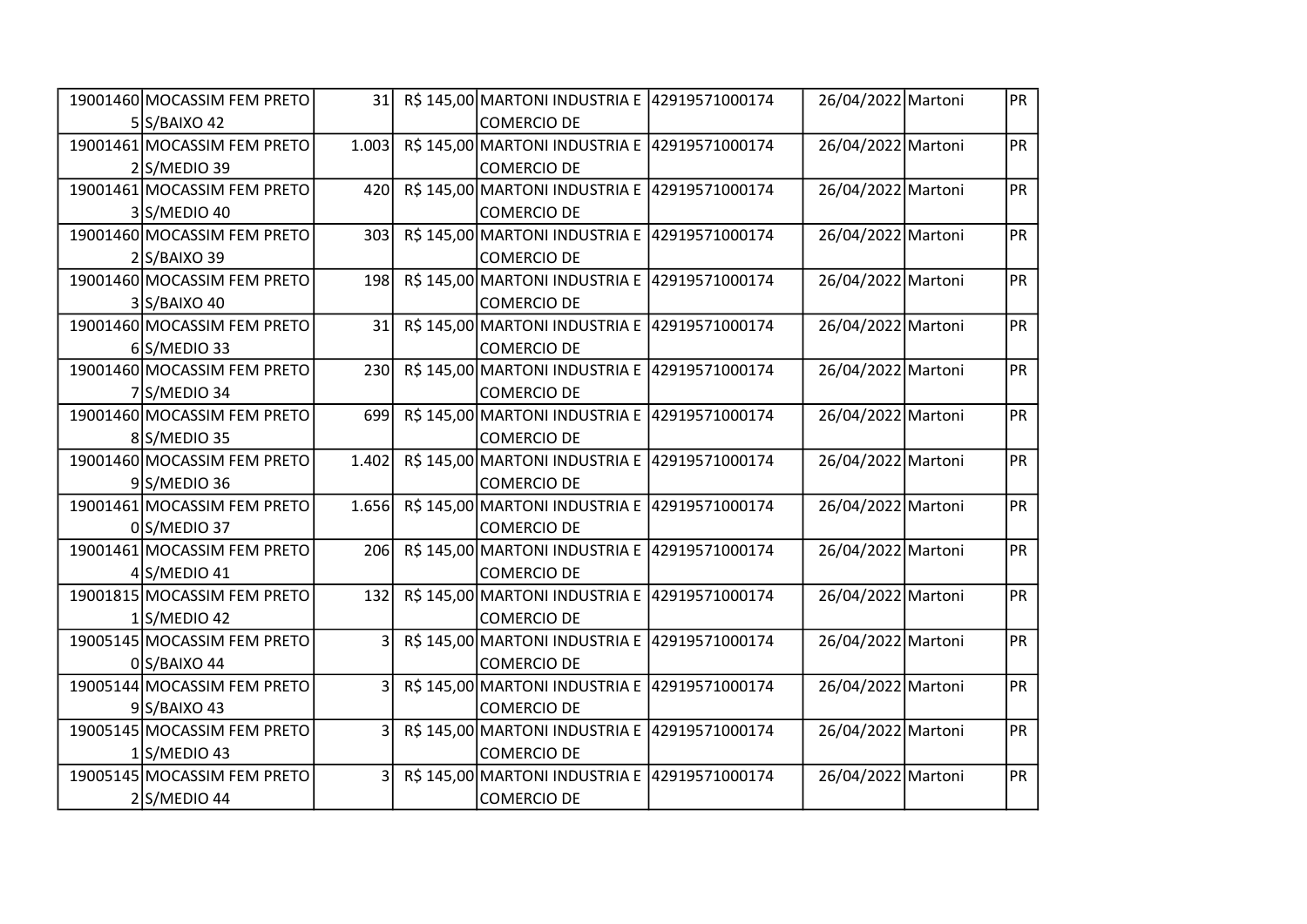| 19001849 PALMILHA TÉRMICA 43  | 114            |     | R\$ 55,00 GLOBAL HOUSE | 13.611.287/0001-38 | 26/04/2022 CALMARS | PR |
|-------------------------------|----------------|-----|------------------------|--------------------|--------------------|----|
| 19001849 PALMILHA TÉRMICA 38  | 18             |     | R\$ 55,00 GLOBAL HOUSE | 13.611.287/0001-38 | 26/04/2022 CALMARS | PR |
| 19001850 PALMILHA TÉRMICA 39  | 36             | R\$ | 55,00 GLOBAL HOUSE     | 13.611.287/0001-38 | 26/04/2022 CALMARS | PR |
| 19001849 PALMILHA TÉRMICA 41  | 64             |     | R\$ 55,00 GLOBAL HOUSE | 13.611.287/0001-38 | 26/04/2022 CALMARS | PR |
| 19001850 PALMILHA TÉRMICA 42  | 84             | R\$ | 55,00 GLOBAL HOUSE     | 13.611.287/0001-38 | 26/04/2022 CALMARS | PR |
| 19001849 PALMILHA TÉRMICA 44  | 18             | R\$ | 55,00 GLOBAL HOUSE     | 13.611.287/0001-38 | 26/04/2022 CALMARS | PR |
| 19001850 PALMILHA TÉRMICA 45  | 3 <sup>1</sup> | R\$ | 55,00 GLOBAL HOUSE     | 13.611.287/0001-38 | 26/04/2022 CALMARS | PR |
| 19001850 PALMILHA TÉRMICA 37  | 6 <sup>1</sup> | R\$ | 55,00 GLOBAL HOUSE     | 13.611.287/0001-38 | 26/04/2022 CALMARS | PR |
| 19001849 PALMILHA TÉRMICA 40  | 44             | R\$ | 55,00 GLOBAL HOUSE     | 13.611.287/0001-38 | 26/04/2022 CALMARS | PR |
| 19001703 SANDALIA PRETA 33/34 | 42             | R\$ | 15,00 GLOBAL HOUSE     | 13.611.287/0001-38 | 26/04/2022 GLOBAL  | PR |
| 19001703 SANDALIA PRETA 39/40 | 7.461          | R\$ | 15,00 GLOBAL HOUSE     | 13.611.287/0001-38 | 26/04/2022 GLOBAL  | PR |
| 19001701 SANDALIA PRETA 35/36 | 489            | R\$ | 15,00 GLOBAL HOUSE     | 13.611.287/0001-38 | 26/04/2022 GLOBAL  | PR |
| 19001634 SANDALIA PRETA 37/38 | 1.415          |     | R\$ 15,00 GLOBAL HOUSE | 13.611.287/0001-38 | 26/04/2022 GLOBAL  | PR |
| 19001703 SANDALIA PRETA 41/42 | 14.002         | R\$ | 15,00 GLOBAL HOUSE     | 13.611.287/0001-38 | 26/04/2022 GLOBAL  | PR |
| 19001670 SANDALIA PRETA 43/44 | 10.282         | R\$ | 15,00 GLOBAL HOUSE     | 13.611.287/0001-38 | 26/04/2022 GLOBAL  | PR |
| 19001671 SANDALIA PRETA 45/46 | 2.198          |     | R\$ 15,00 GLOBAL HOUSE | 13.611.287/0001-38 | 26/04/2022 GLOBAL  | PR |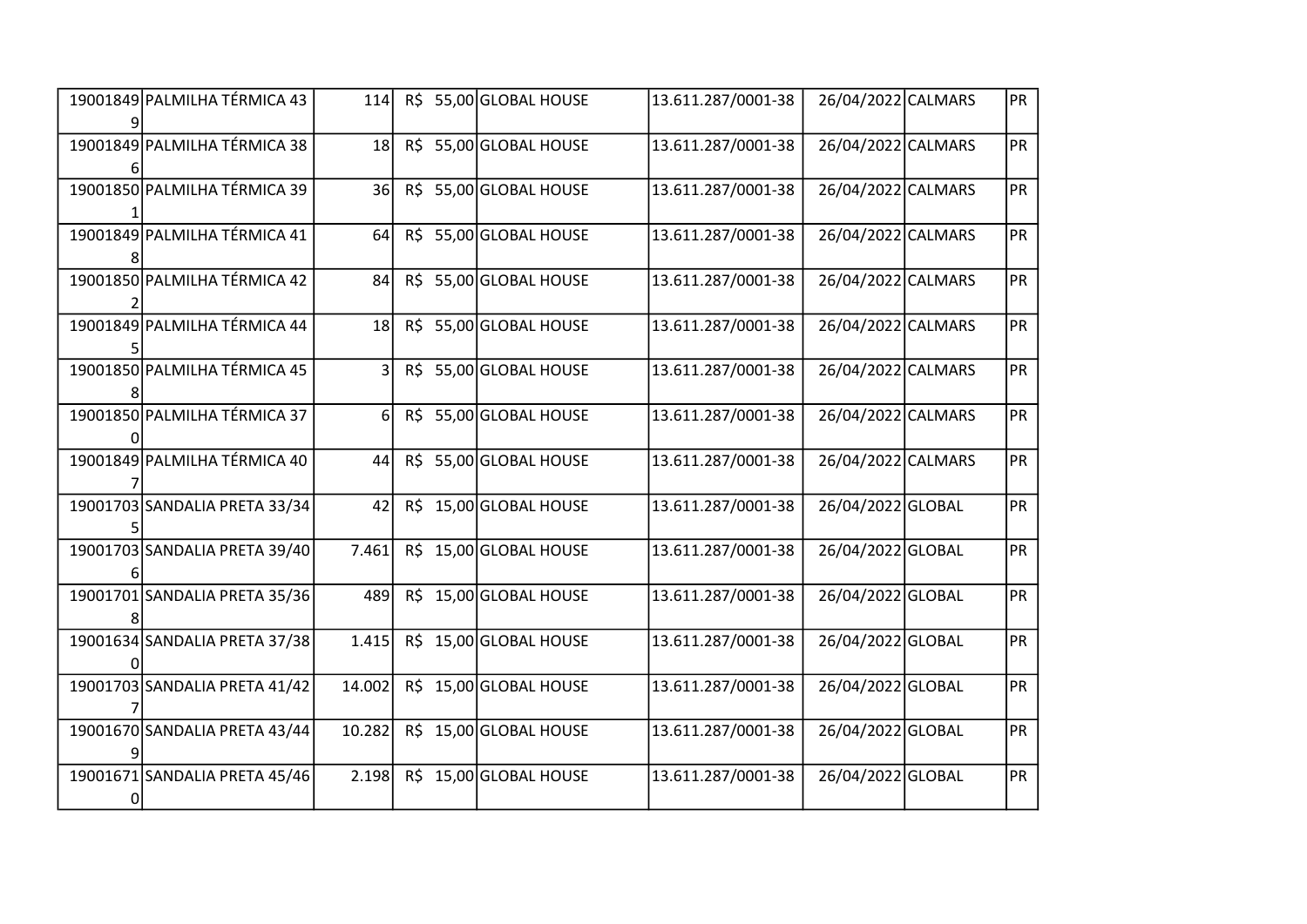| 19004592 SANDALIA PRETA 49/50 | 32           | R\$ 15,00 GLOBAL HOUSE                            | 13.611.287/0001-38 | 26/04/2022 GLOBAL  | PR        |
|-------------------------------|--------------|---------------------------------------------------|--------------------|--------------------|-----------|
|                               |              |                                                   |                    |                    |           |
| 19004590 SANDALIA PRETA 47/48 | 65           | R\$ 15,00 GLOBAL HOUSE                            | 13.611.287/0001-38 | 26/04/2022 GLOBAL  | PR        |
|                               |              |                                                   |                    |                    |           |
| 19004540 SAPATO FEM BRANCO    | 3            | R\$ 145,00 MARTONI INDUSTRIA E 42919571000174     |                    | 26/04/2022 Martoni | <b>PR</b> |
| $4$ S/MEDIO 33                |              | <b>COMERCIO DE</b>                                |                    |                    |           |
| 19004540 SAPATO FEM BRANCO    | 60           | R\$ 145,00 MARTONI INDUSTRIA E 42919571000174     |                    | 26/04/2022 Martoni | PR        |
| $5 S/MEDIO$ 34                |              | COMERCIO DE                                       |                    |                    |           |
| 19004540 SAPATO FEM BRANCO    | 310          | R\$ 145,00 MARTONI INDUSTRIA E                    | 42919571000174     | 26/04/2022 Martoni | PR        |
| 6S/MEDIO 35                   |              | <b>COMERCIO DE</b>                                |                    |                    |           |
| 19004540 SAPATO FEM BRANCO    | 470          | R\$ 145,00 MARTONI INDUSTRIA E                    | 42919571000174     | 26/04/2022 Martoni | <b>PR</b> |
| 7S/MEDIO 36                   |              | <b>COMERCIO DE</b>                                |                    |                    |           |
| 19004540 SAPATO FEM BRANCO    | 479          | R\$ 145,00 MARTONI INDUSTRIA E 42919571000174     |                    | 26/04/2022 Martoni | <b>PR</b> |
| 8S/MEDIO 37                   |              | <b>COMERCIO DE</b>                                |                    |                    |           |
| 19004540 SAPATO FEM BRANCO    | 362          | R\$ 145,00 MARTONI INDUSTRIA E                    | 42919571000174     | 26/04/2022 Martoni | <b>PR</b> |
| $9 S/MEDIO$ 38                |              | <b>COMERCIO DE</b>                                |                    |                    |           |
| 19004541 SAPATO FEM BRANCO    | 254          | R\$ 145,00 MARTONI INDUSTRIA E                    | 42919571000174     | 26/04/2022 Martoni | PR        |
| $0 S/MEDIO$ 39                |              | <b>COMERCIO DE</b>                                |                    |                    |           |
| 19004541 SAPATO FEM BRANCO    | 106          | R\$ 145,00 MARTONI INDUSTRIA E 42919571000174     |                    | 26/04/2022 Martoni | <b>PR</b> |
| $1$ S/MEDIO 40                |              | <b>COMERCIO DE</b>                                |                    |                    |           |
| 19004541 SAPATO FEM BRANCO    | 45           | R\$ 145,00 MARTONI INDUSTRIA E 42919571000174     |                    | 26/04/2022 Martoni | PR        |
| 2 S/MEDIO 41                  |              | <b>COMERCIO DE</b>                                |                    |                    |           |
| 19004541 SAPATO FEM BRANCO    | 51           | R\$ 145,00 MARTONI INDUSTRIA E                    | 42919571000174     | 26/04/2022 Martoni | <b>PR</b> |
| 3 S/MEDIO 42                  |              | <b>COMERCIO DE</b>                                |                    |                    |           |
| 19005145 SAPATO FEM BRANCO    | $\mathsf{3}$ | R\$ 145,00 MARTONI INDUSTRIA E 42919571000174     |                    | 26/04/2022 Martoni | <b>PR</b> |
| $4$ S/MEDIO 44                |              | <b>COMERCIO DE</b>                                |                    |                    |           |
| 19005145 SAPATO FEM BRANCO    | 3            | R\$ 145,00 MARTONI INDUSTRIA E                    | 42919571000174     | 26/04/2022 Martoni | PR        |
| $3$ S/MEDIO 43                |              | <b>COMERCIO DE</b>                                |                    |                    |           |
| 19000011 SAPATO BRANCO 37     | 17           | R\$ 99,50 CALÇADOS SAAD EIRELI                    | 42.890.087/0001-60 | 26/04/2022 SAAD    | <b>PR</b> |
|                               |              |                                                   |                    |                    |           |
| 19000011 SAPATO BRANCO 39     | 1.563        | R\$ 99,50 CALCADOS SAAD EIRELI 42.890.087/0001-60 |                    | 26/04/2022 SAAD    | PR        |
|                               |              |                                                   |                    |                    |           |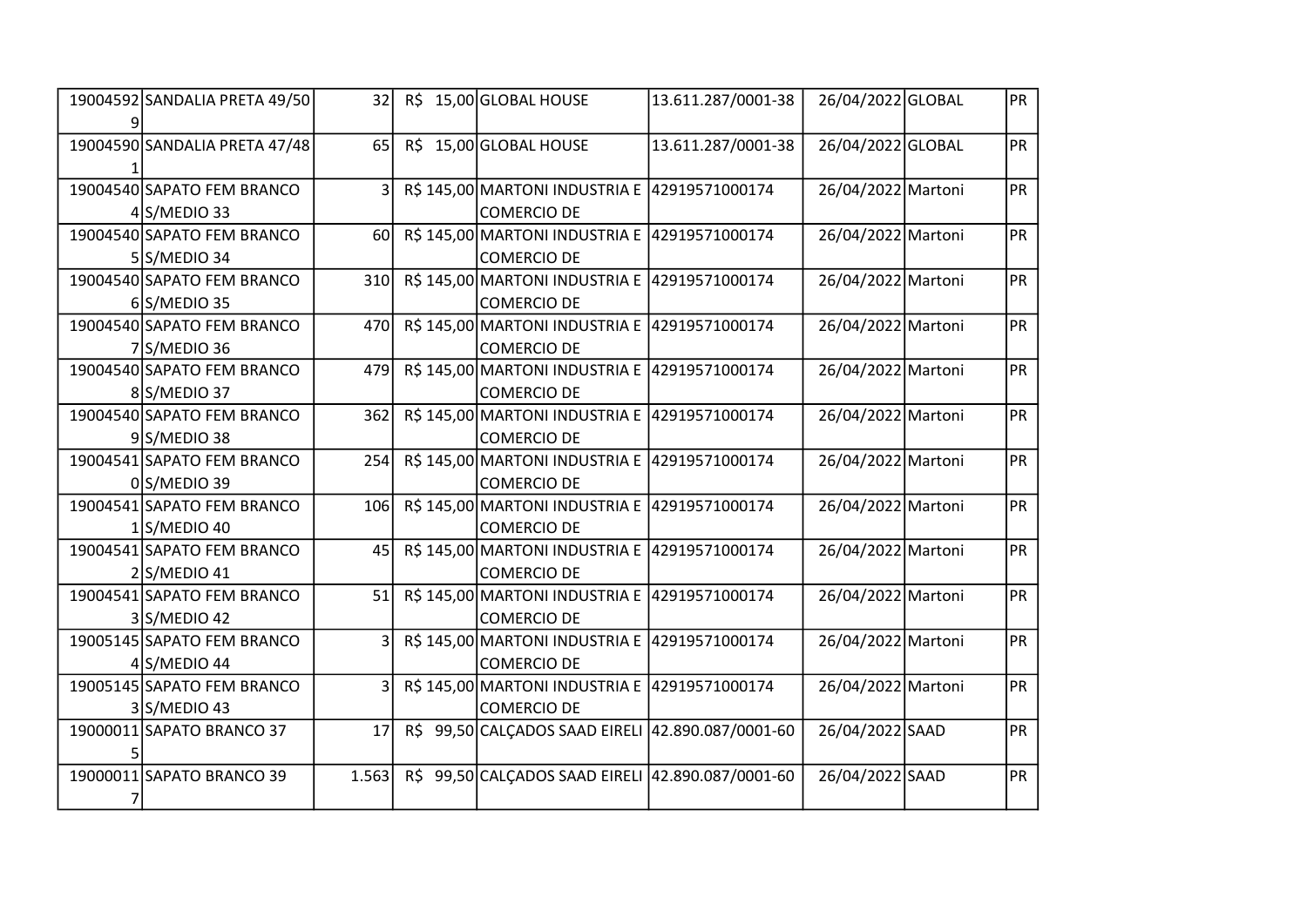| 19000011 SAPATO BRANCO 41 | 4.338 | R\$ 99,50 CALCADOS SAAD EIRELI 42.890.087/0001-60 | 26/04/2022 SAAD    | <b>PR</b> |
|---------------------------|-------|---------------------------------------------------|--------------------|-----------|
| 19000012 SAPATO BRANCO 42 | 5.485 | R\$ 99,50 CALCADOS SAAD EIRELI 42.890.087/0001-60 | 26/04/2022 SAAD    | PR        |
|                           |       |                                                   |                    |           |
| 19000012 SAPATO BRANCO 45 | 1.010 | R\$ 99,50 CALCADOS SAAD EIRELI 42.890.087/0001-60 | 26/04/2022 SAAD    | PR        |
|                           |       |                                                   |                    |           |
| 19000011 SAPATO BRANCO 38 | 310   | R\$ 99,50 CALCADOS SAAD EIRELI 42.890.087/0001-60 | 26/04/2022 SAAD    | PR        |
|                           |       |                                                   |                    |           |
| 19000012 SAPATO BRANCO 43 | 3.834 | R\$ 99,50 CALÇADOS SAAD EIRELI 42.890.087/0001-60 | 26/04/2022 SAAD    | <b>PR</b> |
|                           |       |                                                   |                    |           |
| 19000012 SAPATO BRANCO 44 | 2.217 | R\$ 99,50 CALCADOS SAAD EIRELI 42.890.087/0001-60 | 26/04/2022 SAAD    | <b>PR</b> |
|                           |       |                                                   |                    |           |
| 19000803 SAPATO BRANCO 35 | 51    | R\$ 99,50 CALCADOS SAAD EIRELI 42.890.087/0001-60 | 26/04/2022 SAAD    | <b>PR</b> |
|                           |       |                                                   |                    |           |
| 19000803 SAPATO BRANCO 36 | 5     | R\$ 99,50 CALCADOS SAAD EIRELI 42.890.087/0001-60 | 26/04/2022 SAAD    | <b>PR</b> |
|                           |       |                                                   |                    |           |
| 19000803 SAPATO BRANCO 47 | 63    | R\$ 99,50 CALCADOS SAAD EIRELI 42.890.087/0001-60 | 26/04/2022 SAAD    | <b>PR</b> |
|                           |       |                                                   |                    |           |
| 19000804 SAPATO BRANCO 48 | 61    | R\$ 99,50 CALCADOS SAAD EIRELI 42.890.087/0001-60 | 26/04/2022 SAAD    | <b>PR</b> |
|                           |       |                                                   |                    |           |
| 19000803 SAPATO BRANCO 46 | 145   | R\$ 99,50 CALCADOS SAAD EIRELI 42.890.087/0001-60 | 26/04/2022 SAAD    | <b>PR</b> |
|                           |       |                                                   |                    |           |
| 19000011 SAPATO BRANCO 40 | 3.616 | R\$ 99,50 CALCADOS SAAD EIRELI 42.890.087/0001-60 | 26/04/2022 SAAD    | PR        |
|                           |       |                                                   |                    |           |
| 19007395 SAPATO BRANCO 50 | 3     | R\$ 99,50 CALCADOS SAAD EIRELI 42.890.087/0001-60 | 26/04/2022 SAAD    | <b>PR</b> |
|                           |       |                                                   |                    |           |
| 19007395 SAPATO BRANCO 52 | 3     | R\$ 99,50 CALCADOS SAAD EIRELI 42.890.087/0001-60 | 26/04/2022 SAAD    | PR        |
|                           |       |                                                   |                    |           |
| 19001635 SAPATO FEM PRETO | 318   | R\$ 126,00 MARTONI INDUSTRIA E 42919571000174     | 26/04/2022 Martoni | PR        |
| $4$ S/MEDIO 35            |       | <b>COMERCIO DE</b>                                |                    |           |
| 19001746 SAPATO FEM PRETO | 532   | R\$ 126,00 MARTONI INDUSTRIA E 42919571000174     | 26/04/2022 Martoni | PR        |
| $6$ S/MEDIO 39            |       | <b>COMERCIO DE</b>                                |                    |           |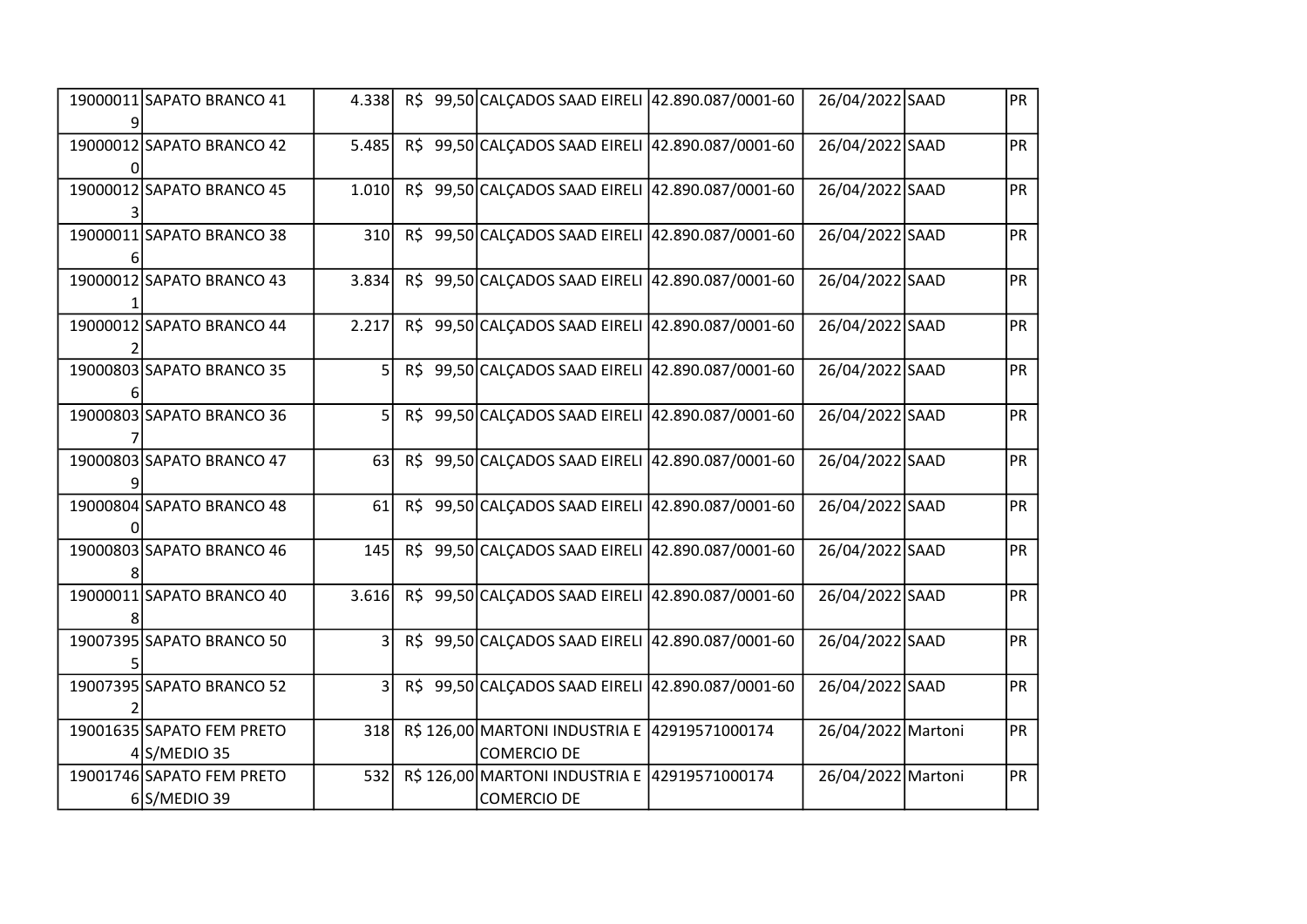| 19001746 SAPATO FEM PRETO | 747                     | R\$ 126,00 MARTONI INDUSTRIA E 42919571000174 | 26/04/2022 Martoni | PR        |
|---------------------------|-------------------------|-----------------------------------------------|--------------------|-----------|
| 7S/MEDIO 36               |                         | COMERCIO DE                                   |                    |           |
| 19001747 SAPATO FEM PRETO | 50 <sup>1</sup>         | R\$ 126,00 MARTONI INDUSTRIA E 42919571000174 | 26/04/2022 Martoni | <b>PR</b> |
| $1\sqrt{\text{MEDIO}}$ 42 |                         | <b>COMERCIO DE</b>                            |                    |           |
| 19001747 SAPATO FEM PRETO | 332                     | R\$ 126,00 MARTONI INDUSTRIA E 42919571000174 | 26/04/2022 Martoni | <b>PR</b> |
| $2$ S/MEDIO 40            |                         | <b>COMERCIO DE</b>                            |                    |           |
| 19001747 SAPATO FEM PRETO | 111                     | R\$ 126,00 MARTONI INDUSTRIA E 42919571000174 | 26/04/2022 Martoni | <b>PR</b> |
| 3S/MEDIO 34               |                         | COMERCIO DE                                   |                    |           |
| 19001792 SAPATO FEM PRETO | 3                       | R\$ 126,00 MARTONI INDUSTRIA E 42919571000174 | 26/04/2022 Martoni | <b>PR</b> |
| $4$ S/ALTO 33             |                         | <b>COMERCIO DE</b>                            |                    |           |
| 19001671 SAPATO FEM PRETO | 12                      | R\$ 126,00 MARTONI INDUSTRIA E 42919571000174 | 26/04/2022 Martoni | <b>PR</b> |
| $2$ S/ALTO 35             |                         | <b>COMERCIO DE</b>                            |                    |           |
| 19001746 SAPATO FEM PRETO | 791                     | R\$ 126,00 MARTONI INDUSTRIA E 42919571000174 | 26/04/2022 Martoni | <b>PR</b> |
| $5 S/MEDIO$ 38            |                         | COMERCIO DE                                   |                    |           |
| 19001746 SAPATO FEM PRETO | 1.027                   | R\$ 126,00 MARTONI INDUSTRIA E 42919571000174 | 26/04/2022 Martoni | PR        |
| 8S/MEDIO 37               |                         | <b>COMERCIO DE</b>                            |                    |           |
| 19001671 SAPATO FEM PRETO | 3 <sup>1</sup>          | R\$ 126,00 MARTONI INDUSTRIA E 42919571000174 | 26/04/2022 Martoni | PR        |
| $4$ S/ALTO 38             |                         | <b>COMERCIO DE</b>                            |                    |           |
| 19001746 SAPATO FEM PRETO | 3                       | R\$ 126,00 MARTONI INDUSTRIA E 42919571000174 | 26/04/2022 Martoni | <b>PR</b> |
| $9$ S/MEDIO 33            |                         | COMERCIO DE                                   |                    |           |
| 19001671 SAPATO FEM PRETO | $\overline{3}$          | R\$ 126,00 MARTONI INDUSTRIA E 42919571000174 | 26/04/2022 Martoni | PR        |
| $5$ S/ALTO 40             |                         | <b>COMERCIO DE</b>                            |                    |           |
| 19001671 SAPATO FEM PRETO | 31                      | R\$ 126,00 MARTONI INDUSTRIA E 42919571000174 | 26/04/2022 Martoni | PR        |
| $6$ S/ALTO 41             |                         | <b>COMERCIO DE</b>                            |                    |           |
| 19001794 SAPATO FEM PRETO | $\overline{\mathbf{3}}$ | R\$ 126,00 MARTONI INDUSTRIA E 42919571000174 | 26/04/2022 Martoni | <b>PR</b> |
| $2$ S/ALTO 36             |                         | COMERCIO DE                                   |                    |           |
| 19001800 SAPATO FEM PRETO | 164                     | R\$ 126,00 MARTONI INDUSTRIA E 42919571000174 | 26/04/2022 Martoni | PR        |
| $5 S/MEDIO$ 41            |                         | <b>COMERCIO DE</b>                            |                    |           |
| 19001760 SAPATO FEM PRETO | 3 <sup>1</sup>          | R\$ 126,00 MARTONI INDUSTRIA E 42919571000174 | 26/04/2022 Martoni | <b>PR</b> |
| $1$ S/ALTO 39             |                         | <b>COMERCIO DE</b>                            |                    |           |
| 19001800 SAPATO FEM PRETO | 3 <sup>1</sup>          | R\$ 126,00 MARTONI INDUSTRIA E 42919571000174 | 26/04/2022 Martoni | PR        |
| 3 S/ALTO 34               |                         | COMERCIO DE                                   |                    |           |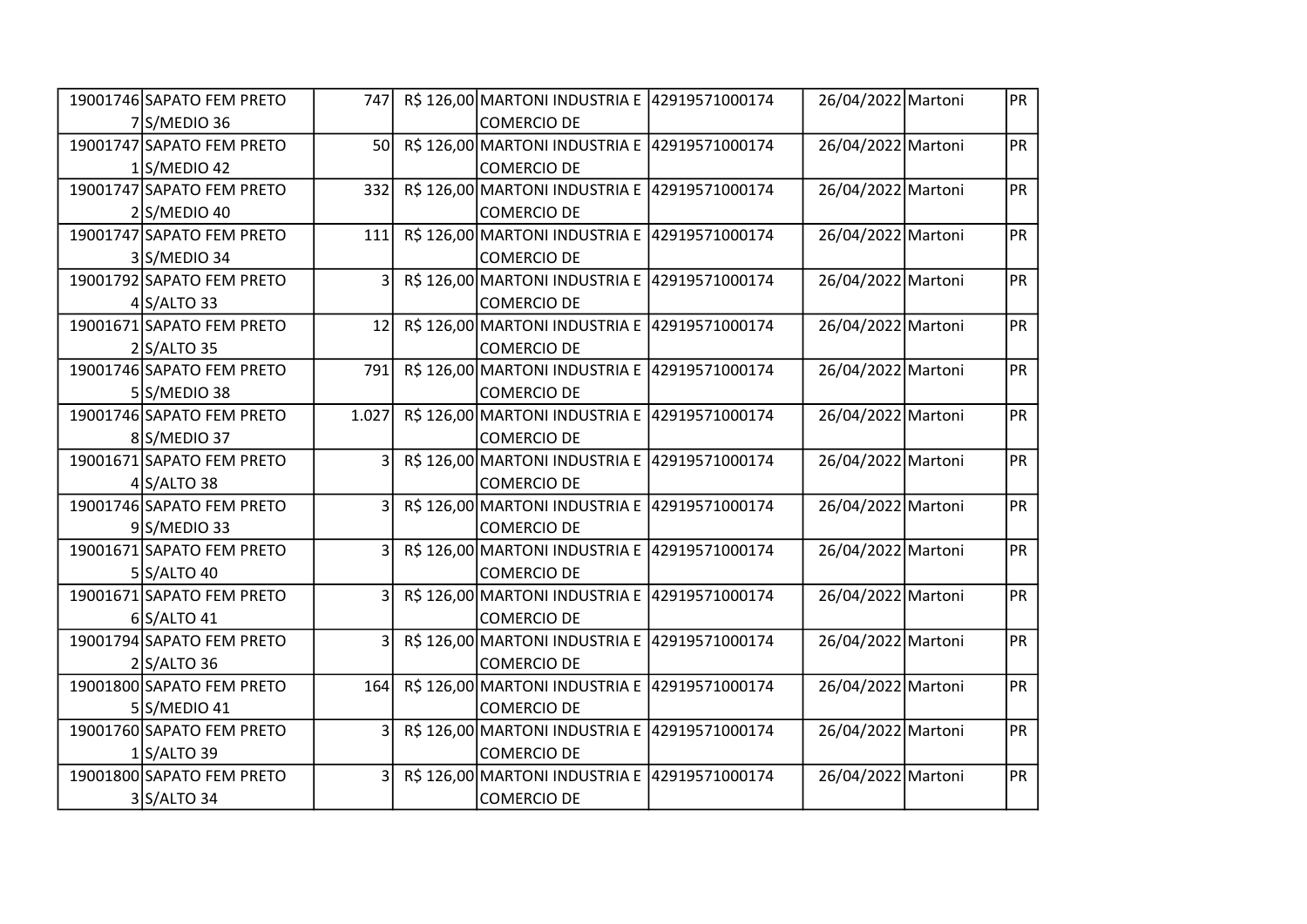| 19001800 SAPATO FEM PRETO | 3 I            |  | R\$ 126,00 MARTONI INDUSTRIA E 42919571000174     |                    | 26/04/2022 Martoni | PR        |
|---------------------------|----------------|--|---------------------------------------------------|--------------------|--------------------|-----------|
| $4$ S/ALTO 42             |                |  | COMERCIO DE                                       |                    |                    |           |
| 19001794 SAPATO FEM PRETO | 31             |  | R\$ 126,00 MARTONI INDUSTRIA E 42919571000174     |                    | 26/04/2022 Martoni | <b>PR</b> |
| 3 S/ALTO 37               |                |  | <b>COMERCIO DE</b>                                |                    |                    |           |
| 19005145 SAPATO FEM PRETO | 8 <sup>1</sup> |  | R\$ 126,00 MARTONI INDUSTRIA E 42919571000174     |                    | 26/04/2022 Martoni | <b>PR</b> |
| $5 S/MEDIO$ 43            |                |  | <b>COMERCIO DE</b>                                |                    |                    |           |
| 19005145 SAPATO FEM PRETO | 8              |  | R\$ 126,00 MARTONI INDUSTRIA E 42919571000174     |                    | 26/04/2022 Martoni | <b>PR</b> |
| $6$ S/MEDIO 44            |                |  | COMERCIO DE                                       |                    |                    |           |
| 19005145 SAPATO FEM PRETO | 3              |  | R\$ 126,00 MARTONI INDUSTRIA E                    | 42919571000174     | 26/04/2022 Martoni | <b>PR</b> |
| $7$ S/ALTO 43             |                |  | <b>COMERCIO DE</b>                                |                    |                    |           |
| 19005145 SAPATO FEM PRETO | $\overline{3}$ |  | R\$ 126,00 MARTONI INDUSTRIA E                    | 42919571000174     | 26/04/2022 Martoni | PR        |
| 8 S/ALTO 44               |                |  | <b>COMERCIO DE</b>                                |                    |                    |           |
| 19000012 SAPATO PRETO 40  | 22.663         |  | R\$ 81,50 CALCADOS SAAD EIRELI 42.890.087/0001-60 |                    | 26/04/2022 SAAD    | PR        |
|                           |                |  |                                                   |                    |                    |           |
| 19000012 SAPATO PRETO 42  | 38.664         |  | R\$ 81,50 CALCADOS SAAD EIRELI 42.890.087/0001-60 |                    | 26/04/2022 SAAD    | PR        |
|                           |                |  |                                                   |                    |                    |           |
| 19000013 SAPATO PRETO 44  | 17.596         |  | R\$ 81,50 CALCADOS SAAD EIRELI                    | 42.890.087/0001-60 | 26/04/2022 SAAD    | PR        |
|                           |                |  |                                                   |                    |                    |           |
| 19000012 SAPATO PRETO 37  | 131            |  | R\$ 81,50 CALCADOS SAAD EIRELI 42.890.087/0001-60 |                    | 26/04/2022 SAAD    | <b>PR</b> |
|                           |                |  |                                                   |                    |                    |           |
| 19000012 SAPATO PRETO 38  | 1.256          |  | R\$ 81,50 CALCADOS SAAD EIRELI 42.890.087/0001-60 |                    | 26/04/2022 SAAD    | PR        |
|                           |                |  |                                                   |                    |                    |           |
| 19000012 SAPATO PRETO 39  | 7.638          |  | R\$ 81,50 CALCADOS SAAD EIRELI                    | 42.890.087/0001-60 | 26/04/2022 SAAD    | PR        |
|                           |                |  |                                                   |                    |                    |           |
| 19000012 SAPATO PRETO 41  | 31.819         |  | R\$ 81,50 CALCADOS SAAD EIRELI 42.890.087/0001-60 |                    | 26/04/2022 SAAD    | PR        |
|                           |                |  |                                                   |                    |                    |           |
| 19000013 SAPATO PRETO 43  | 27.106         |  | R\$ 81,50 CALCADOS SAAD EIRELI 42.890.087/0001-60 |                    | 26/04/2022 SAAD    | PR        |
|                           |                |  |                                                   |                    |                    |           |
| 19000013 SAPATO PRETO 45  | 6.456          |  | R\$ 81,50 CALÇADOS SAAD EIRELI                    | 42.890.087/0001-60 | 26/04/2022 SAAD    | PR        |
|                           |                |  |                                                   |                    |                    |           |
| 19000804 SAPATO PRETO 35  | 11             |  | R\$ 81,50 CALCADOS SAAD EIRELI 42.890.087/0001-60 |                    | 26/04/2022 SAAD    | PR        |
|                           |                |  |                                                   |                    |                    |           |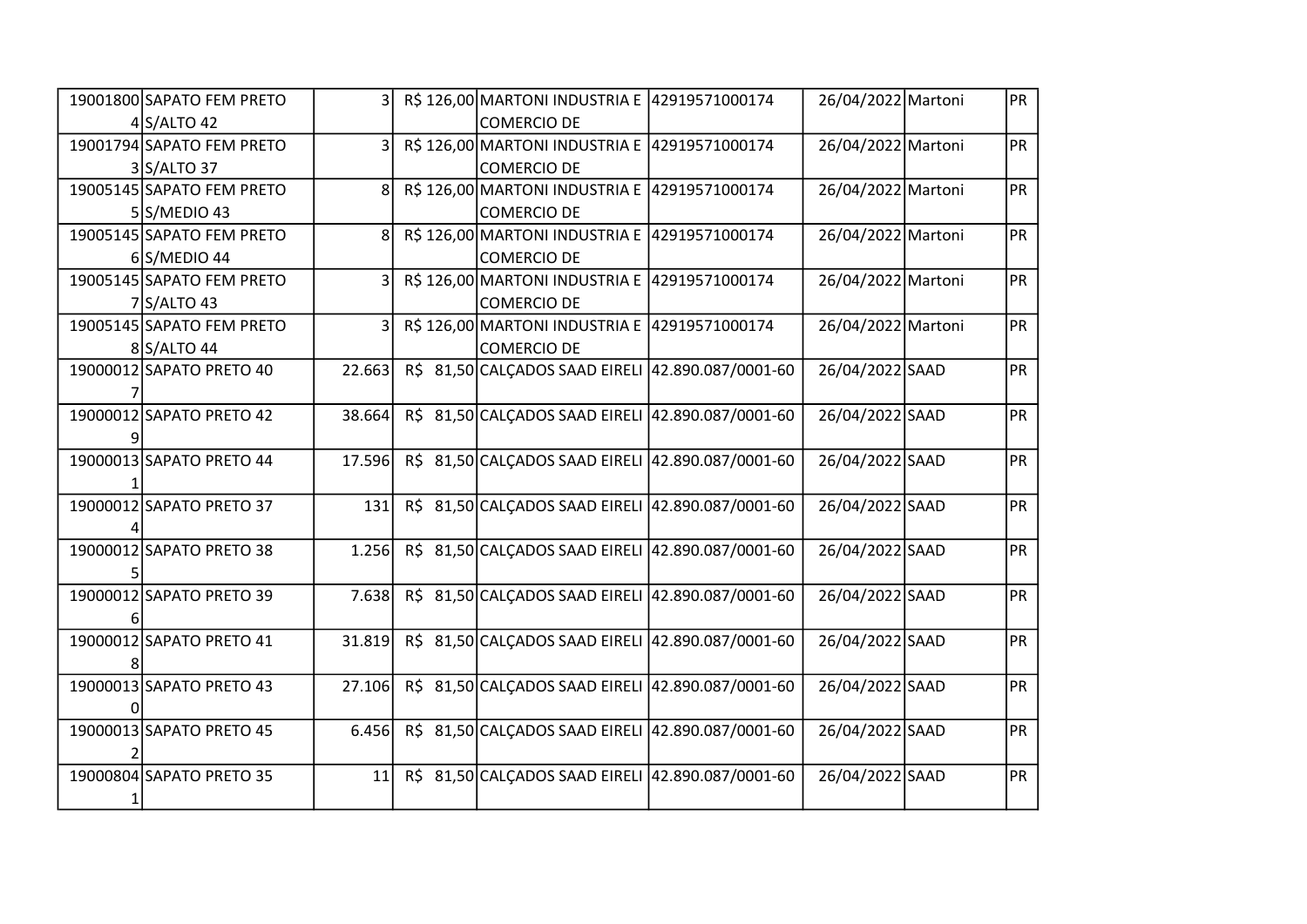| 19000804 SAPATO PRETO 36                 | 45             |     | R\$ 81,50 CALCADOS SAAD EIRELI 42.890.087/0001-60 |                    | 26/04/2022 SAAD   | <b>PR</b> |
|------------------------------------------|----------------|-----|---------------------------------------------------|--------------------|-------------------|-----------|
| 19000804 SAPATO PRETO 47                 | 437            |     | R\$ 81,50 CALCADOS SAAD EIRELI 42.890.087/0001-60 |                    | 26/04/2022 SAAD   | <b>PR</b> |
| 19000804 SAPATO PRETO 48                 | 284            |     | R\$ 81,50 CALCADOS SAAD EIRELI 42.890.087/0001-60 |                    | 26/04/2022 SAAD   | PR        |
| 19000804 SAPATO PRETO 46                 | 2.156          |     | R\$ 81,50 CALCADOS SAAD EIRELI 42.890.087/0001-60 |                    | 26/04/2022 SAAD   | <b>PR</b> |
| 19001778 SAPATO PRETO 49                 | 41             |     | R\$ 81,50 CALCADOS SAAD EIRELI 42.890.087/0001-60 |                    | 26/04/2022 SAAD   | <b>PR</b> |
| 19001748 SAPATO PRETO 52                 | 12             |     | R\$ 81,50 CALCADOS SAAD EIRELI 42.890.087/0001-60 |                    | 26/04/2022 SAAD   | PR        |
| 19004521 SAPATO PRETO 50                 | 4              |     | R\$ 81,50 CALCADOS SAAD EIRELI 42.890.087/0001-60 |                    | 26/04/2022 SAAD   | <b>PR</b> |
| 19004522 SAPATO PRETO 51                 | $\overline{3}$ | R\$ | 81,50 CALCADOS SAAD EIRELI 42.890.087/0001-60     |                    | 26/04/2022 SAAD   | PR        |
| 19004519 TÊNIS EDUCAÇÃO<br>$9$ FÍSICA 33 | 59             |     | R\$ 89,80 WR CALCADOS EIRELI                      | 25.369.684/0001-24 | 26/04/2022 ACTION | PR        |
| 19004520 TÊNIS EDUCAÇÃO<br>8 FÍSICA 35   | 460            |     | R\$ 89,80 WR CALCADOS EIRELI                      | 25.369.684/0001-24 | 26/04/2022 ACTION | <b>PR</b> |
| 19004521 TÊNIS EDUCAÇÃO<br>3 FÍSICA 40   | 15.107         |     | R\$ 89,80 WR CALCADOS EIRELI                      | 25.369.684/0001-24 | 26/04/2022 ACTION | PR        |
| 19004521 TÊNIS EDUCAÇÃO<br>7 FÍSICA 44   | 11.967         |     | R\$ 89,80 WR CALCADOS EIRELI                      | 25.369.684/0001-24 | 26/04/2022 ACTION | PR        |
| 19004520 TÊNIS EDUCAÇÃO<br>7 FÍSICA 34   | 151            |     | R\$ 89,80 WR CALCADOS EIRELI                      | 25.369.684/0001-24 | 26/04/2022 ACTION | <b>PR</b> |
| 19004520 TÊNIS EDUCAÇÃO<br>9 FÍSICA 36   | 955            |     | R\$ 89,80 WR CALCADOS EIRELI                      | 25.369.684/0001-24 | 26/04/2022 ACTION | PR        |
| 19004521 TÊNIS EDUCAÇÃO<br>$2$ FÍSICA 39 | 7.027          |     | R\$ 89,80 WR CALCADOS EIRELI                      | 25.369.684/0001-24 | 26/04/2022 ACTION | PR        |
| 19004521 TÊNIS EDUCAÇÃO<br>$4$ FÍSICA 41 | 19.598         |     | R\$ 89,80 WR CALCADOS EIRELI                      | 25.369.684/0001-24 | 26/04/2022 ACTION | PR        |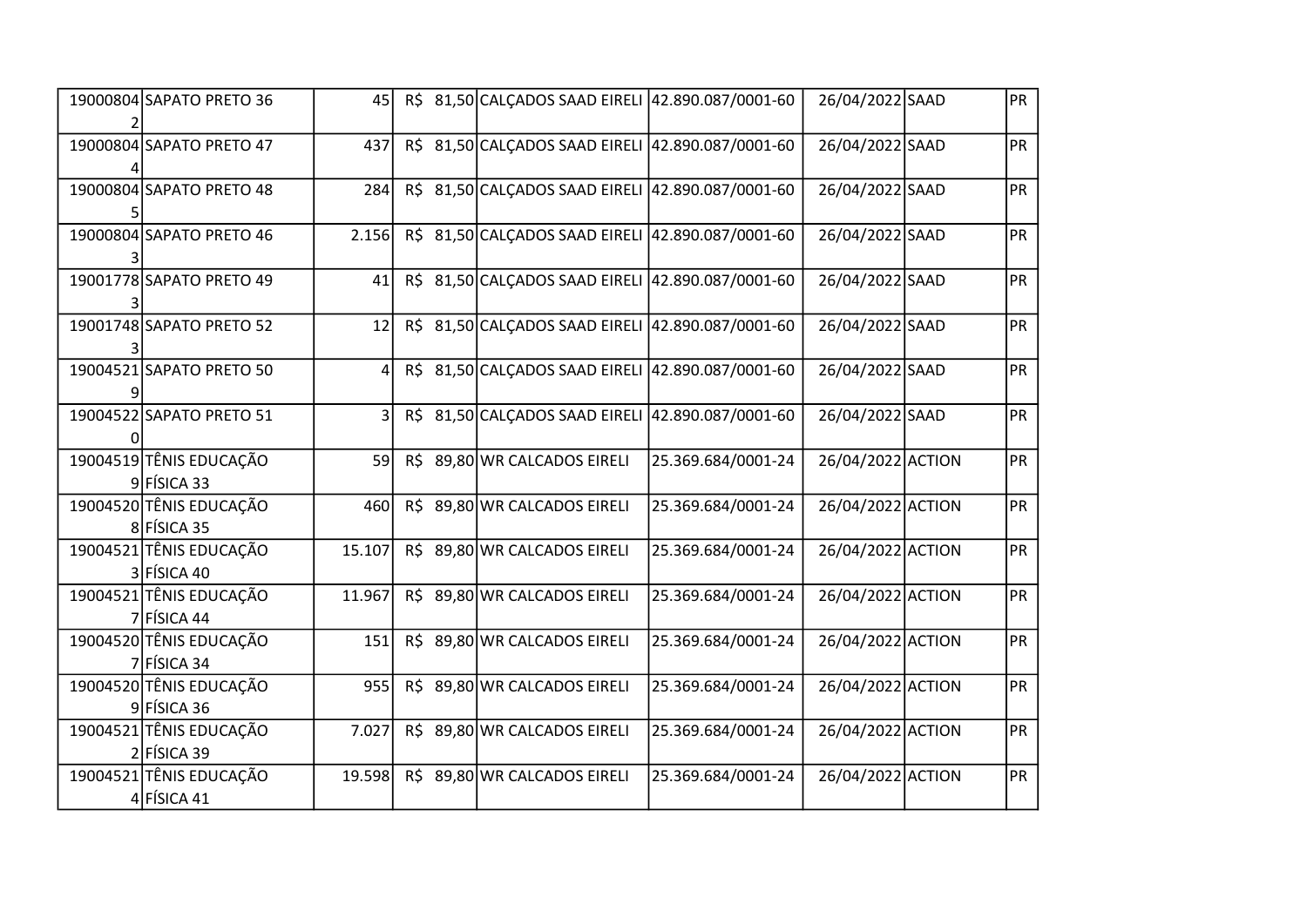| 19004521 TÊNIS EDUCAÇÃO | 25.240                  |  | R\$ 89,80 WR CALCADOS EIRELI  | 25.369.684/0001-24 | 26/04/2022 ACTION |                       | PR        |
|-------------------------|-------------------------|--|-------------------------------|--------------------|-------------------|-----------------------|-----------|
| $5$ FÍSICA 42           |                         |  |                               |                    |                   |                       |           |
| 19004521 TÊNIS EDUCAÇÃO | 18.964                  |  | R\$ 89,80 WR CALCADOS EIRELI  | 25.369.684/0001-24 | 26/04/2022 ACTION |                       | <b>PR</b> |
| 6 FÍSICA 43             |                         |  |                               |                    |                   |                       |           |
| 19004521 TÊNIS EDUCAÇÃO | 1.763                   |  | R\$ 89,80 WR CALCADOS EIRELI  | 25.369.684/0001-24 | 26/04/2022 ACTION |                       | <b>PR</b> |
| $0$ FÍSICA 37           |                         |  |                               |                    |                   |                       |           |
| 19004632 TÊNIS EDUCAÇÃO | 2.073                   |  | R\$ 89,80 WR CALCADOS EIRELI  | 25.369.684/0001-24 | 26/04/2022 ACTION |                       | <b>PR</b> |
| 0 FÍSICA 46             |                         |  |                               |                    |                   |                       |           |
| 19004541 TÊNIS EDUCAÇÃO | 15                      |  | R\$ 89,80 WR CALCADOS EIRELI  | 25.369.684/0001-24 | 26/04/2022 ACTION |                       | <b>PR</b> |
| 5 FÍSICA 52             |                         |  |                               |                    |                   |                       |           |
| 19004521 TÊNIS EDUCAÇÃO | 2.772                   |  | R\$ 89,80 WR CALCADOS EIRELI  | 25.369.684/0001-24 | 26/04/2022 ACTION |                       | PR        |
| $1$ FÍSICA 38           |                         |  |                               |                    |                   |                       |           |
| 19004628 TÊNIS EDUCAÇÃO | 462                     |  | R\$ 89,80 WR CALCADOS EIRELI  | 25.369.684/0001-24 | 26/04/2022 ACTION |                       | <b>PR</b> |
| 0 FÍSICA 47             |                         |  |                               |                    |                   |                       |           |
| 19004521 TÊNIS EDUCAÇÃO | 5.355                   |  | R\$ 89,80 WR CALCADOS EIRELI  | 25.369.684/0001-24 | 26/04/2022 ACTION |                       | <b>PR</b> |
| 8 FÍSICA 45             |                         |  |                               |                    |                   |                       |           |
| 19005144 TÊNIS EDUCAÇÃO | 161                     |  | R\$ 89,80 WR CALCADOS EIRELI  | 25.369.684/0001-24 | 26/04/2022 ACTION |                       | PR        |
| $1$ FÍSICA 48           |                         |  |                               |                    |                   |                       |           |
| 19007264 TÊNIS EDUCAÇÃO | $\overline{\mathsf{3}}$ |  | R\$ 89,80 WR CALCADOS EIRELI  | 25.369.684/0001-24 | 26/04/2022 ACTION |                       | <b>PR</b> |
| 7 FÍSICA 51             |                         |  |                               |                    |                   |                       |           |
| 19007396 TÊNIS EDUCAÇÃO | 4                       |  | R\$ 89,80 WR CALCADOS EIRELI  | 25.369.684/0001-24 | 26/04/2022 ACTION |                       | PR        |
| $1$ FÍSICA 50           |                         |  |                               |                    |                   |                       |           |
| 19007396 TÊNIS EDUCAÇÃO | 10 <sup>1</sup>         |  | R\$ 89,80 WR CALCADOS EIRELI  | 25.369.684/0001-24 | 26/04/2022 ACTION |                       | PR        |
| $2$ FÍSICA 49           |                         |  |                               |                    |                   |                       |           |
| 19007243 BOTA PARA      | 6                       |  | R\$ 199,00 ESCALA SOLUCOES EM | 27.756.232/0001-20 |                   | 26/04/2022 Soft Works | PR        |
| 5 ELETRICISTA 50        |                         |  | ABASTECIMENTO                 |                    |                   |                       |           |
| 19007243 BOTA PARA      | 6                       |  | R\$ 199,00 ESCALA SOLUCOES EM | 27.756.232/0001-20 |                   | 26/04/2022 Soft Works | PR        |
| 4 ELETRICISTA 49        |                         |  | ABASTECIMENTO                 |                    |                   |                       |           |
| 19007243 BOTA PARA      | 6                       |  | R\$ 199,00 ESCALA SOLUCOES EM | 27.756.232/0001-20 |                   | 26/04/2022 Soft Works | PR        |
| 3 ELETRICISTA 48        |                         |  | ABASTECIMENTO                 |                    |                   |                       |           |
| 19007243 BOTA PARA      | 6 <sup>1</sup>          |  | R\$ 199,00 ESCALA SOLUCOES EM | 27.756.232/0001-20 |                   | 26/04/2022 Soft Works | PR        |
| 2 ELETRICISTA 47        |                         |  | ABASTECIMENTO                 |                    |                   |                       |           |